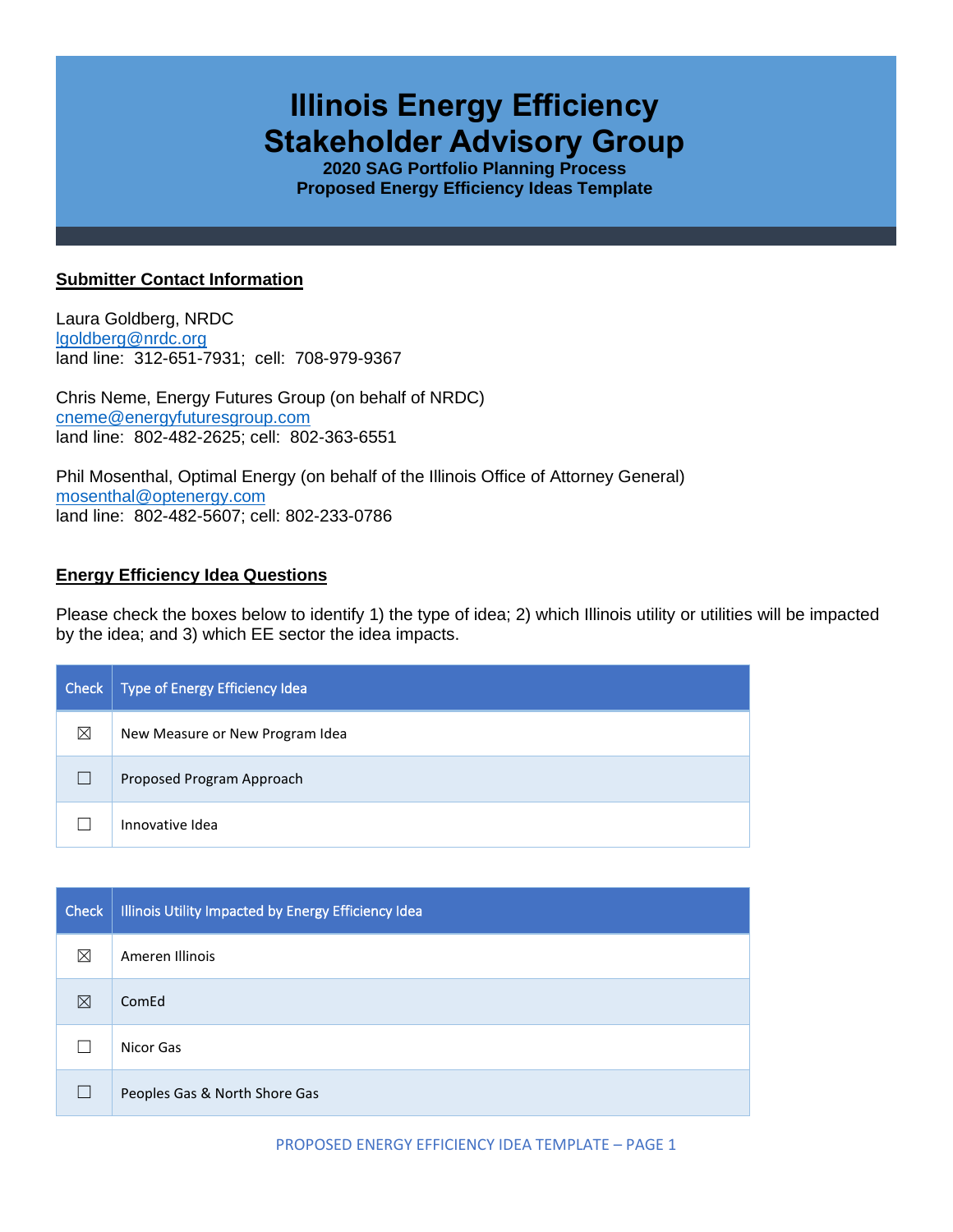| <b>Check</b> | <b>Energy Efficiency Sector Targeted by Energy Efficiency Idea</b>           |
|--------------|------------------------------------------------------------------------------|
|              | Residential Customers – Single Family (non-income qualified/income eligible) |
|              | Residential Customers – Multifamily (non-income qualified/income eligible)   |
|              | Residential Customers – Single Family Income Qualified/Income Eligible       |
| ⊠            | Residential Customers – Multifamily Income Qualified/Income Eligible         |
|              | Small Business Customers (commercial & industrial sector)                    |
|              | Medium/Large Business Customers (commercial & industrial sector)             |
|              | Other (research & development, emerging technologies, market transformation) |

### **Additional Questions**

1. **Description of Idea:** Describe the proposed idea, including the purpose of the suggested idea and rationale. Describe whether this is an idea that could be implemented in an existing EE program, or whether the idea involves establishing a new measure or program. Please indicate whether additional research may be required before implementation.

*Questions to consider: What issue will this proposed change resolve? Will the proposed change increase participation and result in increased energy savings? Will this reduce costs? Will this increase customer satisfaction? Will this help achieve statutory goals? Will this help increase program penetration?* 

**Cold Climate Heat Pump Retrofits in IQ Electric Resistance Heated Multi-Family Buildings.** According to its 2015 Potential Study (Vol. 2, Figure 3-2), approximately 60% of Ameren's IQ customers living in Multi-Family buildings heat with electricity. According to ComEd's 2013 Saturation Survey, approximately 24% of all its customers living in multi-family buildings use electricity as their primary heating fuel (another 18% appear to use it as a secondary heating source; low income specific data are not available for ComEd. The vast majority of IQ multi-family electric heat in both utility service territories is likely to be inefficient electric resistance heat. Cold climate heat pumps should be able to provide heat 2 to 3 times more efficiently, providing greater savings than all other possible efficiency measures combined for homes heating primarily with electricity. Note that such heat pumps now come in two primary forms: centrally ducted systems (with back-up resistance coils integrated into the air handler) to completely displace electric furnaces distributing heat through forced air systems, or displace electric resistance baseboard heat when there is already a central A/C system with duct work; and ductless mini-splits to displace electric resistance baseboard heat (but where the baseboard heaters can remain as back-up for extremely cold days. For larger multi-family buildings, it may also be worth considering variable refrigerant flow (VRF) systems.

As part of a "one-stop shop" program design (see NRDC IQ MF program enhancements proposal), delivery of the cold climate heat pump measure in IQ multi-family buildings should be integrated with cost-effective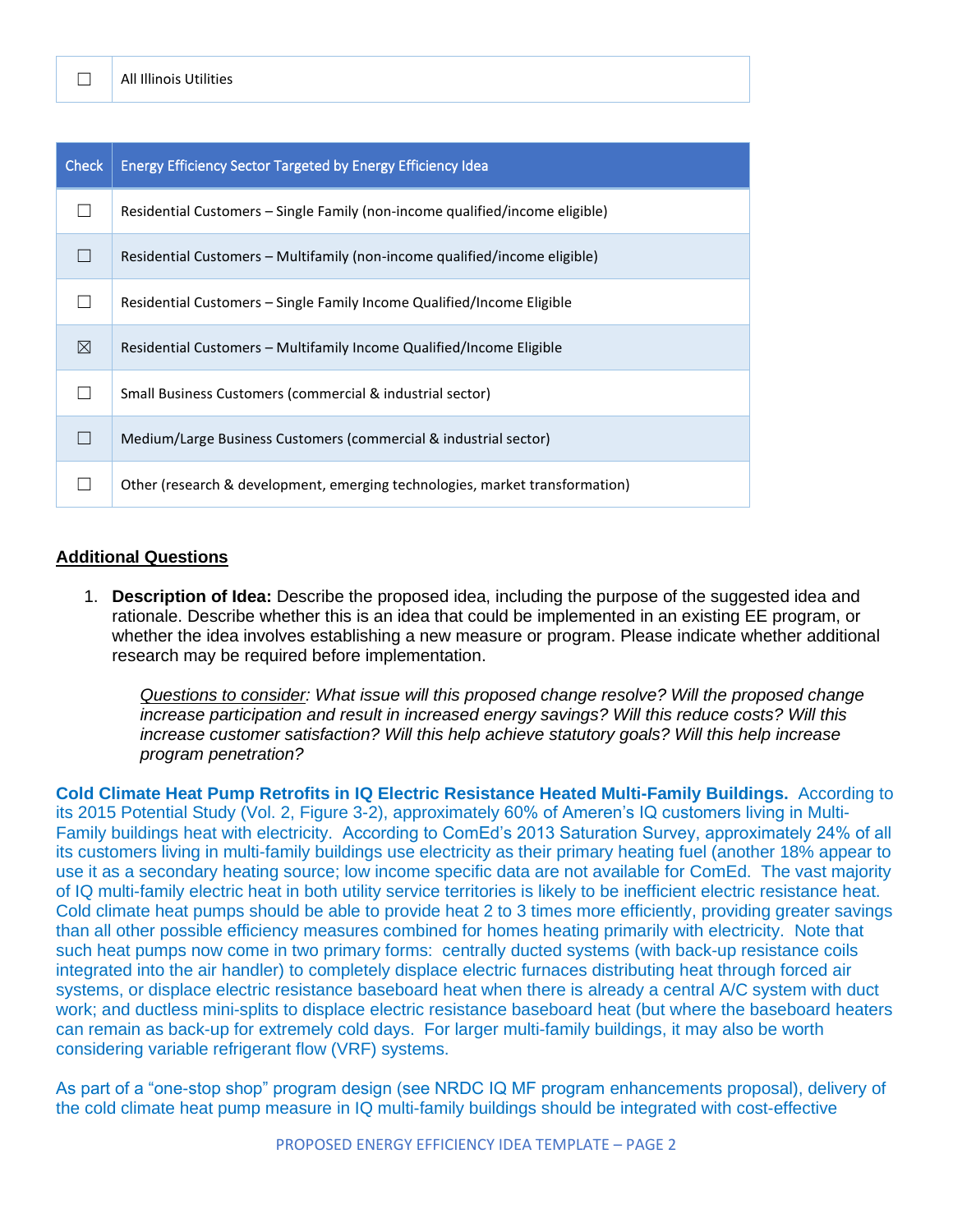building envelop measures (to maximize benefits of the heat pump, allow downsizing and improve occupant comfort), as well as other efficient electric appliances and low cost DI measures. In that sense, this should really be just a measure emphasized within a broader IQ multi-family program. However, because it has had little promotion to date in IL (other than ComEd's current 80-unit pilot and a few dozen units installed by Ameren), and because it swamps savings potential from all other measures for those buildings for which it is applicable, we thought it important to specifically call out in separate write-up.'

Also, specific recommendations flowing from the not yet available ComEd pilot program report (expected in May 2020) should be adopted. That may include recommendations for optimizing controls (e.g. outdoor temperature lockout, but with customer over-ride option), bulk procurement to lower costs, focus primarily on single head system when using ductless mini-splits, and other features.

2. **Implementation:** How will this idea be delivered to the target market? Describe marketing strategies used to reach the target market and minimize market confusion.

As noted above, delivery of this measure should be integrated with delivery of other cost-effective IQ multifamily measures through a single integrated, one-stop-shop IQ MF program. In that sense, it simply needs to be delivered through expansions of the electric utilities' current IQ MF whole building programs. However, effort to identify recruit trained installation contractors will be needed.

Also, effort to target market to electrically-heated IQ MF buildings, leveraging the utilities' billing data, will also likely be necessary.

3. **Background:** Describe where the idea originated from, including whether this idea has been successfully implemented in other jurisdictions. Provide specific background information that will help utilities and SAG participants understand the proposed idea.

*Questions to consider: In what jurisdiction has this idea been successfully implemented? Do you have information on eligible customers, participation achieved, and/or savings achieved? Do you have access to reports describing the successful idea / program approach?* 

NRDC has raised this idea within the SAG for many years, as part of the utilities' 2017 plan filings (including the ComEd settlement to run its current pilot), and more recently as well. There are lots of studies, including ComEd's pilot, that suggest savings potential could be on the order of 50% or more of space heating needs – when controls are optimized and/or when customers operate the systems themselves in optimal ways.

4. **Idea Impact:** Provide additional information on the customer segment that will be targeted with the program idea, including how and why this idea will have a positive impact on customers participating in Illinois EE programs.

*Questions to consider: What level of impact will this idea have on current EE programs? How much additional market share do you estimate this change will impact?*

Huge savings potential per participant. See discussion above.

5. **Duration:** Is this idea intended to be offered for the duration of the 4-year EE Plan or as a pilot measure or program?

Full-scale program for entirety of next plan cycle (and beyond)

6. **Estimated Budget:** Provide the total estimated budget for each program year (2022 – 2025).

If integrated into existing whole building IQ MF programs, budget impact should be primarily the cost of the heat pumps and related controls, though there would be some marketing and QC costs too. At scale/volume,